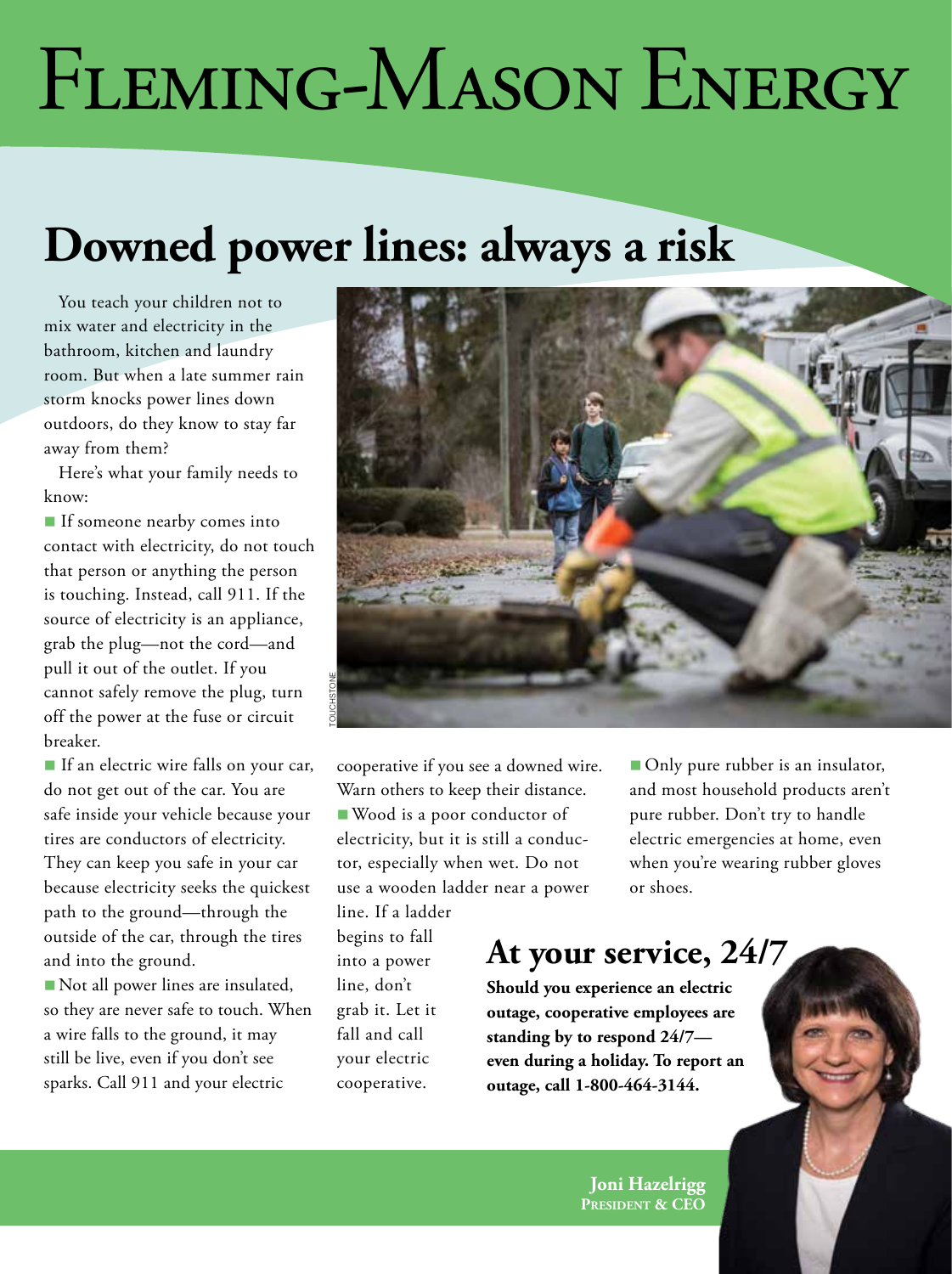Fleming-Mason Energy

A Touchstone Energy<sup>®</sup> Cooperative

Contact us: In Fleming County:  $(606) 845.2661$ 

Other Counties: (800) 464.3144

Hours:  $7:30$  A.M.  $-4:30$  P.M.

Editor Lori Ulrich President & CEO Joni Hazelrigg

Board of Directors Lonnie Vice CHAIRMAN

> J.E. Smith Jr. Vice chairman

Dina Gooding SECRETARY TREASURER

Other Directors Timothy S. Eldridge Rick Hord John M. Roe Tom Saunders

> Attorneys Marvin Suit Earl Rogers III Follow us on:





*Fleming-Mason Energy employee Duane Flora explains the dangers associated with power lines to camp participants. Photos: Lori Ulrich*

## **Community Passport Day**

Fleming-Mason Energy was recently the site of the Community Passport Adventure Day Camp. Campers spent the day learning more about what cooperative work is like. Campers witnessed safety demonstrations, made a solar oven, learned about electric vehicles and built their own lamp. A few campers even checked out the view from a bucket truck. Thank you to both the Fleming County Chamber of Commerce and Fleming County Cooperative Extension Service for inviting us to participate.

If your group, school or civic organization would be interested in scheduling an electrical safety demonstration, please contact Grover Money at (800) 464-3144.

LAURHA

*Fleming-Mason Energy CEO Joni Hazelrigg helps campers assemble their lamps.* 



**Fleming-Mason Energy will be CLOSED on Monday, September 3, in observance of Labor Day.**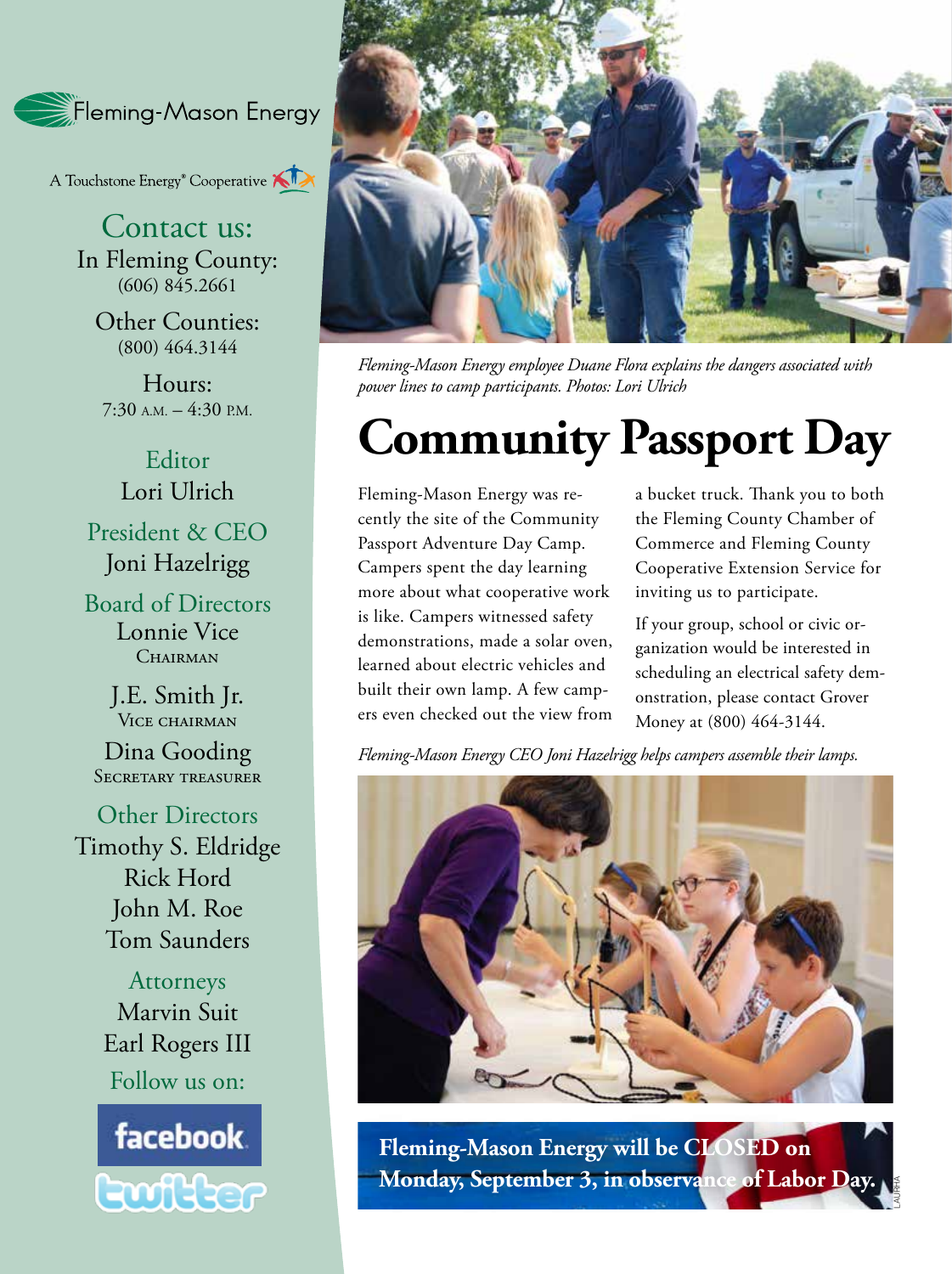# **A small thanks for a big sacrifice**

Each day, more memories—the sights and sounds, the horrors and highlights—of World War II disappear with the passing of those who served. According to U.S. Department of Veterans Affairs statistics, 362 WWII vets die each day.

Of the 16 million Americans who served in the war, only about 500,000 are living. Around 6,400 of those veterans, most in their late 80s and 90s, call Kentucky home.

Fleming-Mason Energy and Kentucky's Touchstone Energy Cooperatives sponsor Honor Flight each year to show appreciation for those who served in WWII as well as Korea and Vietnam. It allows us to thank veterans like 97-year-old Frank Zupan, who is among those planning to make this year's one-day trip to Washington, D.C., on Sept. 22.

Frank knew nothing about firearms when he enlisted in 1942 at age 21. A few months later, he was a machine gunner with the U.S. Army's 7th Division, 17th Infantry.

What many would define as courageous, Frank saw as his job. He was the point man who cleared the way for fellow soldiers. He supported advancing troops during critical Pacific Theater battles in the Aleutian Islands, Marshall Islands, Philippines and, finally, Japan.

"Being in the front never did scare me," he says. "I was a very good shot."



*Frank Zupan, a 97-year-old veteran from Frenchburg, holds the Purple Heart, Silver Star, Bronze Star and other medals he earned for his service during World War II. Photo: Kevin Osbourn*

That fearlessness earned Frank both the Silver Star and Bronze Star medals presented for acts of valor. He is also a Purple Heart recipient.

Frank will join about 60 other former warriors participating in the 2018 Honor Flight. Also in this year's contingent is Flemingsburg veteran Howard Smith, 96. Fleming-Mason Energy is proud to sponsor this Army veteran who served during World War II.

 This is the eighth year Kentucky's Touchstone Energy Cooperatives are taking veterans, free of charge, to tour the national monuments that honor them. It is the third flight in partnership with Honor Flight Kentucky.

Please join us at 8 p.m., Sept. 22, at Lexington's Blue Grass Airport to give Frank, Howard and all the veterans an unforgettable welcome home. It's our small way of saying thanks for the big sacrifices made by these vets.

## **Father and son take Honor Flight together**

When he makes the Honor Flight in September, Frenchburg's Frank Zupan will be accompanied by his son, who is also named Frank and is also a veteran. The two visited Washington, D.C., together once before when the younger Frank was honored as the Navy's 1995 Sailor of the Year. "Just to get to go back there with my dad will be an incredible experience," says Frank. A guardian, who is usually a relative or electric co-op employee, accompanies each Honor Flight veteran. It's a day neither vet nor guardian will forget.